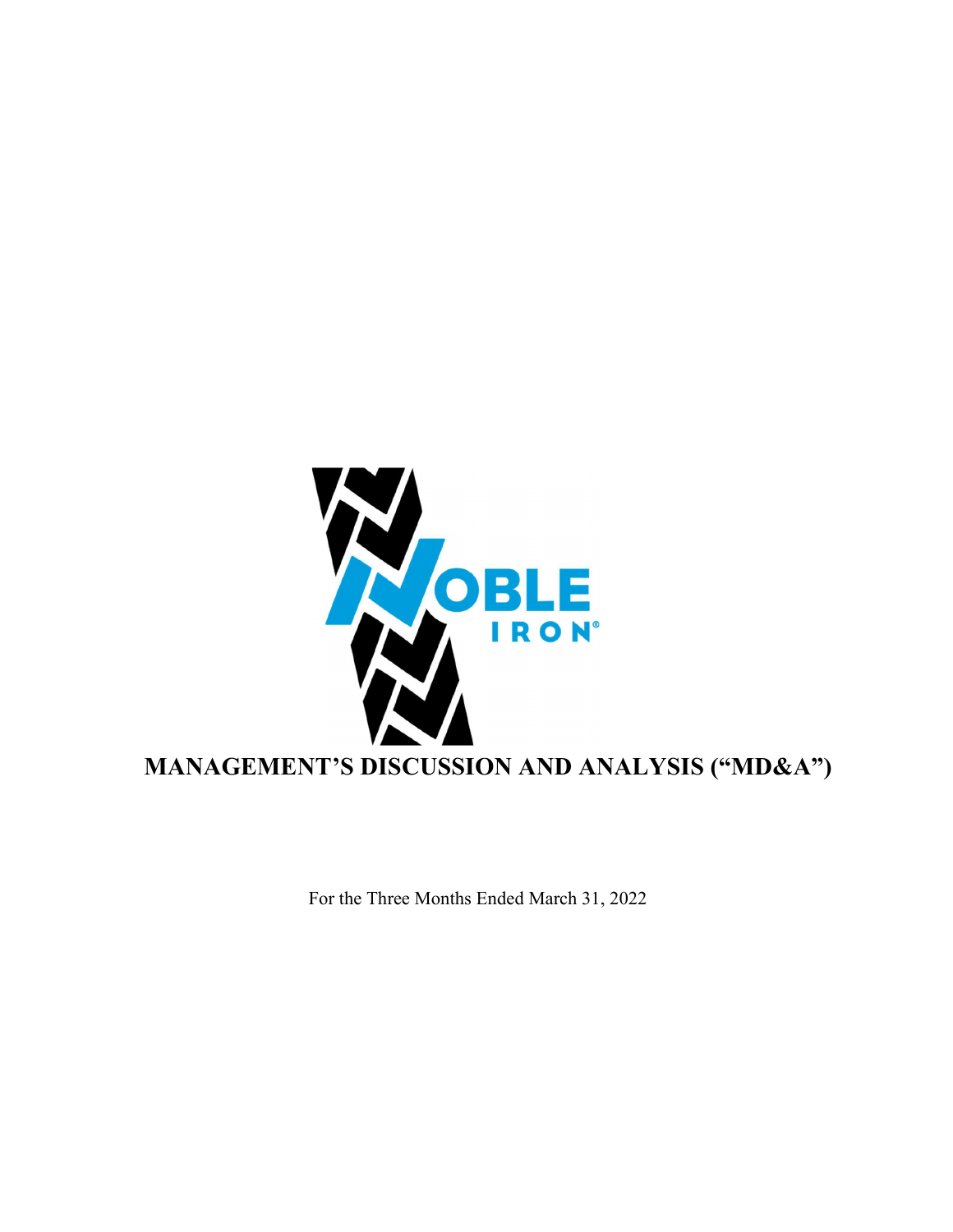# Basis of Presentation:

The following discussion of the financial condition and results of operations of Noble Iron Inc. ("Noble Iron," or the "Company") should be read in conjunction with the Company's unaudited interim condensed consolidated financial statements for the three months ended March 31, 2022 and 2021, which were prepared under International Financial Reporting Standards ("IFRS") using Noble Iron Inc.'s functional currency of Canadian dollars. This MD&A has been prepared as of May 25, 2022 to help investors understand the financial performance of the Company and to provide information that management believes is relevant for an assessment and understanding of the business, risks, opportunities and performance measures of the Company. We have prepared this document in conjunction with our broader responsibilities for the accuracy and reliability of the financial statements and the development and maintenance of appropriate internal controls in our efforts to ensure that the financial information is complete and reliable. The Company's Board of Directors has reviewed this document and all other publicly reported financial information for integrity, usefulness and consistency.

Additional information about the Company, including copies of the Company's continuous disclosure materials, is available at www.nobleiron.com or under the Company's profile on SEDAR at www.SEDAR.com. The Company maintains its registered head office in Ontario, Canada, with executive management based in California, USA. The Company's Investor Relations department can be reached at 1 (866) 762-9475. The information on the Company's website is not considered to be a part of this MD&A.

# Forward Looking Statements:

This document may contain forward-looking statements that reflect the Company's current expectations regarding future events. The forward-looking statements are often, but not always, identified by the use of words such as "seek", "anticipate", "plan", "estimate", "expect", "intend" and statements that an event or result "may", "will", "should", "could" or "might" occur or be achieved and other similar expressions. These forward-looking statements involve risk and uncertainties, including the difficulty in predicting acceptance of and demands for new products and services, the impact of the products, services and pricing strategies of competitors, delays in developing and launching new products and services, fluctuations in operating results and other risks, any of which could cause actual results, performance, or achievements to differ materially from the results discussed or implied in the forward-looking statements. There are many inherent risks in the industry in which the Company operates. The reader should consult the Company's ongoing public filings available on www.SEDAR.com under the Company's profile for additional information on risks and uncertainties relating to these forward-looking statements. The reader should not place undue reliance on any forward-looking statements. Management assumes no obligation to update or alter any forward-looking statements whether as a result of new information, further events or otherwise, unless required by law.

# Non-IFRS Measure:

The term "Adjusted EBITDA" used in this MD&A refers to net earnings (loss) before interest expense, income taxes, depreciation, amortization, acquisition expenses, stock-based compensation, severances, foreign exchange, lease termination payments and other extraordinary and non-recurring items. The Company believes that Adjusted EBITDA is useful supplemental information as it provides an indication of the results generated by the Company's main business activities prior to taking into consideration how those activities are financed and taxed and also prior to taking into consideration the other items listed above. The MD&A presents adjusted EBITDA, as a non-IFRS financial measure, to assist readers in understanding the Company's performance during the period under discussion herein. Please refer to table 2 on page 5 of this MD&A for a reconciliation of Adjusted EBITDA to the "Issuer's GAAP" (as such term is defined in National Instrument 52-107 Acceptable Accounting Principles and Auditing Standards). This non-IFRS measure does not have any standardized meaning and is therefore unlikely to be comparable to similar measures presented by other issuers and should not be considered in isolation or as a substitute for measures of performance prepared in accordance with IFRS.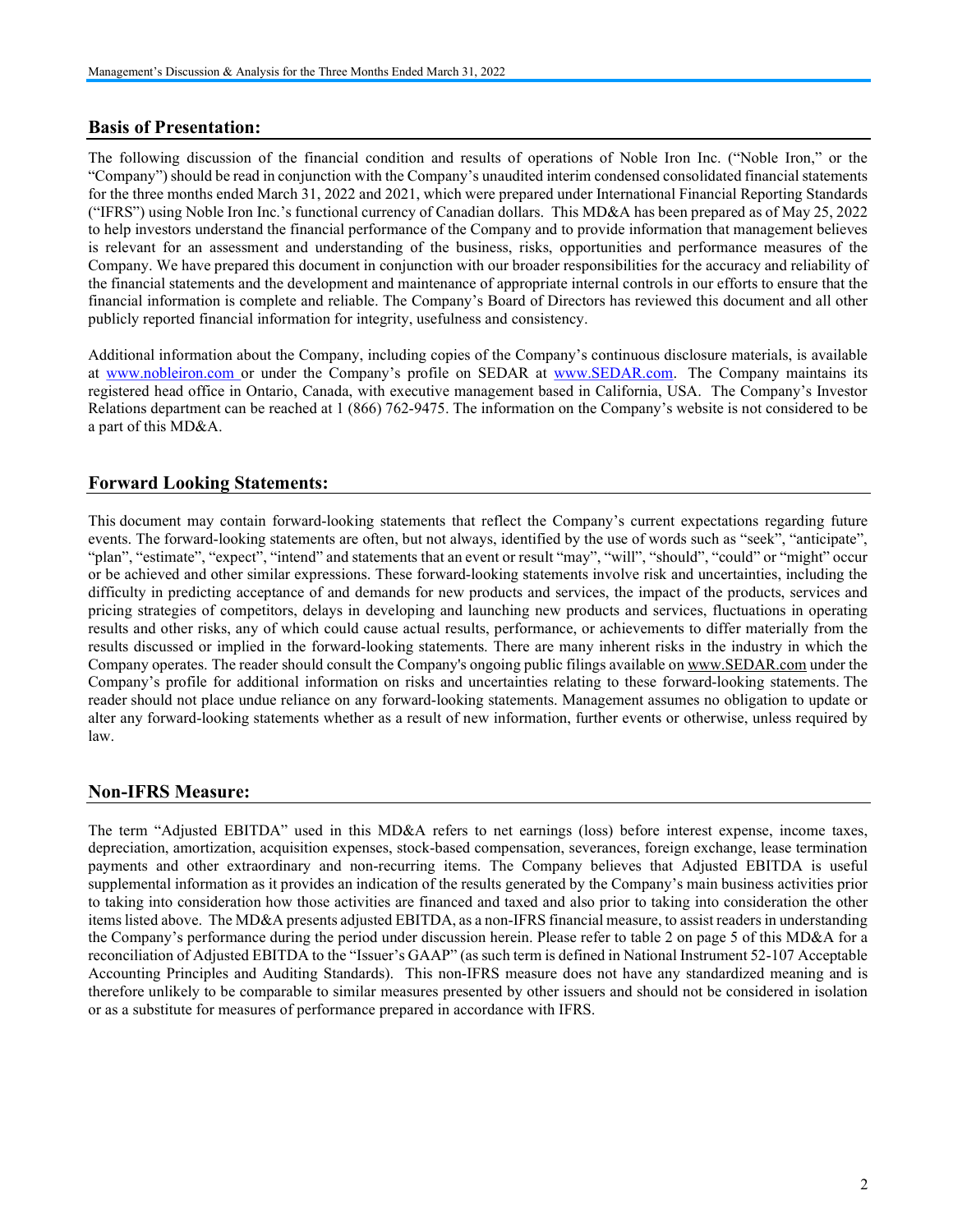### Overview:

The Company (TSX Venture Exchange symbol "NIR") continues to develop and sell cloud-based and on-premise software for construction and industrial equipment owners and users.

The Company is focused on investing in scaling its software business by developing and deploying Software-as-a-Service (SaaS) products to existing and new customers in various construction and industrial service sectors. The Company's strategy involves establishing a platform ecosystem, comprised of multiple software applications and services, to make our customers' work easy and instant. The strategy includes developing software products and new service offerings internally, as well as exploring acquisitions, partnerships, and other investment initiatives.

The Company operates under the name "Texada Software." Texada Software offers cloud or client-based software for equipment rental companies, equipment dealerships, construction companies, contractors, and customers who own or use construction or industrial equipment. Texada Software develops software applications to manage the equipment ownership lifecycle, including equipment purchasing, rental and sales transactions, inventory management, maintenance, depreciation tracking as well as used equipment sales, disposal and inventory replenishment. Following the sale of the equipment rental and dealership operations, the Company's sole operating business is currently in software. Since May 5, 2017, the Company has focused on investing in its software business, and has expanded its software resources with additional engineering, sales and marketing investment in Canada and the United States. The Company plans to further develop and deploy its existing software applications, including SRM (Systematic Rental Management) and new products such as FleetLogic, Gateway, Texada Pay, Texada Analytics and E-signature. The Company also plans to consider additional strategic opportunities in addition to software.

The Company is subject to a number of risks and uncertainties associated with the achievement of sustainable profitability. The Company has incurred net losses and used significant cash in its operating activities since incorporation. Before the sale of its California rental operations the Company relied on external financing, primarily through debt and private equity financing. With the sale of its California operations, the Company generated sufficient cash from the sale to fund its operations and to establish its infrastructure.

On April 18, 2022, the Company announced it had entered into an agreement to sell its Texada Software business. Further information can be found under "Subsequent Events", below.

#### Recent Developments:

Over the course of 2021, the Company continued to invest in the development of its software products and the growth of its customer base. During the year, one of the Company's largest customers, Cooper Equipment Rentals, launched Texada Pay as a pilot in five branches and has since rolled Texada Pay out to all the branches. Another large customer successfully completed the migration from Texada's on-premise product to Texada's SaaS platform. In 2021, the Company tripled its payment processing volume through Texada Pay.

During the first quarter of 2022, the Company continued to invest in the development of its software products and the growth of its customer base. On April 18, 2022, following the end of the first quarter of 2022, the Company announced it had entered into an agreement to sell its Texada Software business. Further information can be found under "Subsequent Events", below.

# Description of The Company's Business:

#### Enterprise Asset Management Software

Texada Software's revenues are primarily derived from recurring license revenues that include user license fees, server license fees, Software-as-a-Service ("SaaS") subscription fees, contract development and upgrade fees and payment processing revenue through its platform. In addition to these fees, Texada Software generates maintenance and service revenue. The Company's products are generally licensed under single-year or multi-year terms, both of which are arranged to automatically renew. Maintenance fee arrangements generally include ongoing customer support and rights to certain product updates.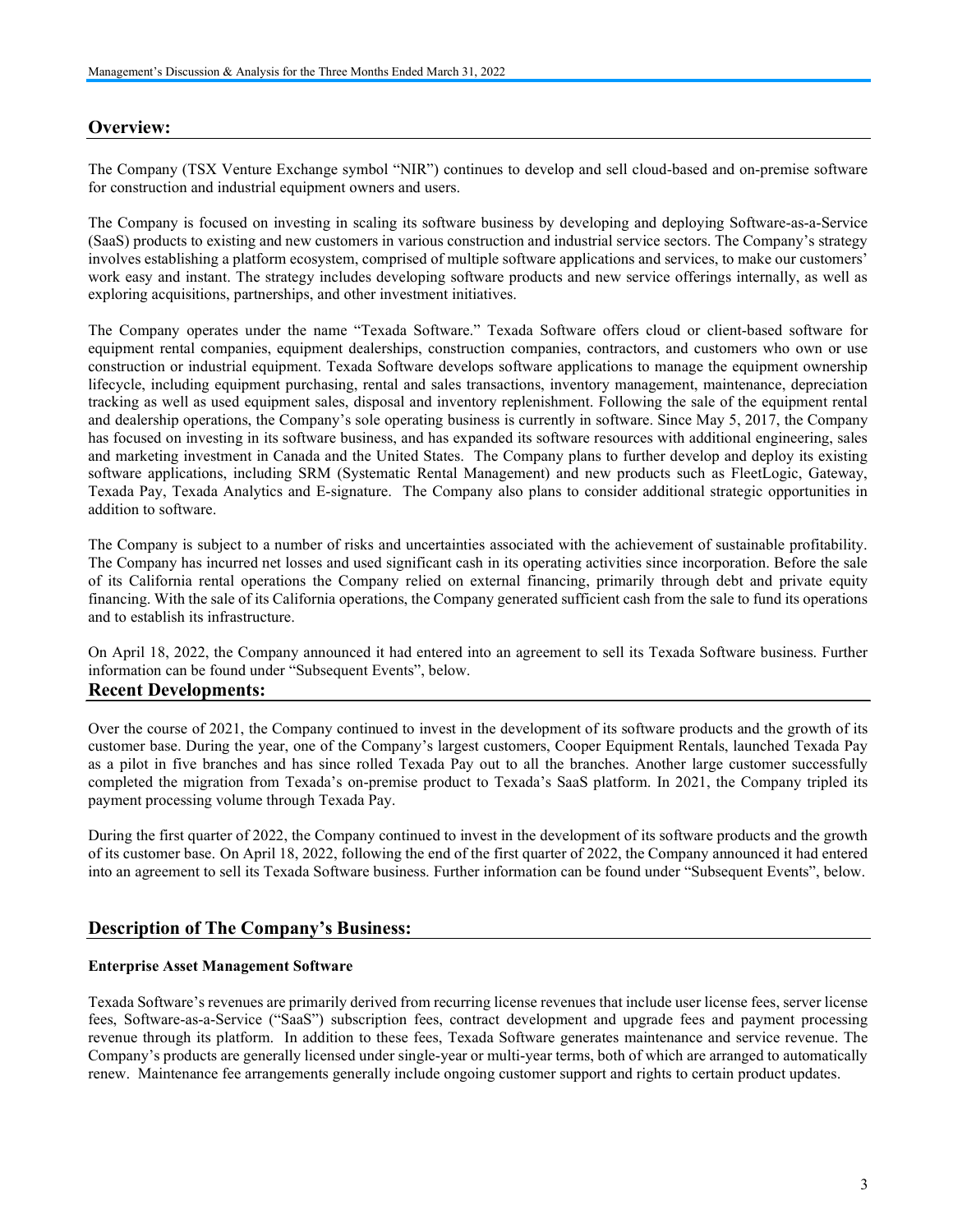Service revenue consists of professional fees charged for product training, consulting and implementation and programming services. Contract revenue is derived from contracts for the development of custom applications. Customers typically purchase a combination of software, maintenance and professional services.

# The Company's Markets:

#### Equipment Asset Management Software

Customers in the North American construction equipment rental sector currently account for approximately 81% of the Company's software revenue. It is estimated that there are more than 30,000 companies worldwide that rent various types of equipment, 17,000 of which conduct business in the United States and Canada and 2,000 in Asia Pacific.

The market for rental management software has existed for over 30 years, and management estimates there are more than 200 providers of rental management software to the three primary segments of the rental market. Most companies in this sector are private companies, making it difficult to accurately assess the size of this market.

Management's view is that the increased adoption of cloud-based software and mobile applications among the Company's existing and target software customers presents significant growth opportunities.

#### Industry and economic factors

Over the course of 2021, no significant broader industry or economic factors had any material impact on the Company's performance. The Company's view is that the rising trend of the rental market in construction, industrial and other applications and the increased demand for going paperless and streamlining processes in the industry will cause the Company's current customer base to further grow and will also usher in new entrants into the rental industry, yielding a growing market for the Company's software offerings.

#### COVID-19

The COVID-19 pandemic continues to present a source of economic uncertainty to the Company. These uncertain economic conditions may adversely impact operations and the financial performance of the Company and its customers. Since December 31, 2019, the outbreak of the novel strain of coronavirus called SARS-CoV-2, which causes COVID-19, has resulted in governments worldwide enacting emergency measures including closure of businesses and construction sites resulting in a global economic slowdown. If prolonged or intermittent regional and global closures of the Company's customer base operations continue, it could have an adverse effect on the Company's financial performance. Any closures, quarantines and labor shortages affecting the Company's customers may adversely impact the Company's revenues and cash flows.

As of the date of this MD&A, the Company anticipates an upward trend for companies to increase the use of the Company's cloud software solution both through conversion of on-premise customers to the cloud offerings and through uptake of new customers and expects that its products may gain additional traction in the foreseeable future due to the upward trend in the rental industry and additional infrastructure spending in the United States. The Company continues to work closely with suppliers and customers to meet their requirements during this period; however, there can be no assurances that the Company will continue to see increased demand, nor be able to fully supply that demand.

Operationally, the Company is equipped and has implemented technology and procedures that has enabled our employees to work remotely for an indefinite amount of time with minimal disruption to the Company's operations. By leveraging online meeting tools, team members can communicate directly with users and customers without being onsite. Training users using this method has proven to be effective, allowing for smaller sessions more often at a much lower cost to the customer and Texada. Historically, the client services team would be onsite to implement and train new users to successfully on-board a new customer and the customer would be live shortly thereafter. Even though remote working did create a challenge, the Company utilized screen sharing and meeting recording tools to allow the client services team to keep and share recordings of the session to which the customer is able to refer to later. The team has managed to successfully implement its products for large clients on a fully remote basis and is in the process of replicating this with all current ongoing projects.

Since it is not possible to accurately assess the magnitude, outcome or duration of the COVID-19 crisis, the outlook over the next period is uncertain and depends heavily on the actions taken by governments to contain it or treat its impact. These may include shelter-in-place directives, which, if extended even further, may impact the economies in which the Company operates or may operate in the future, as will as the rapidity and effectiveness of the roll-out of vaccines. Therefore, we cannot predict the full impact of COVID-19 on the Company's operations and growth.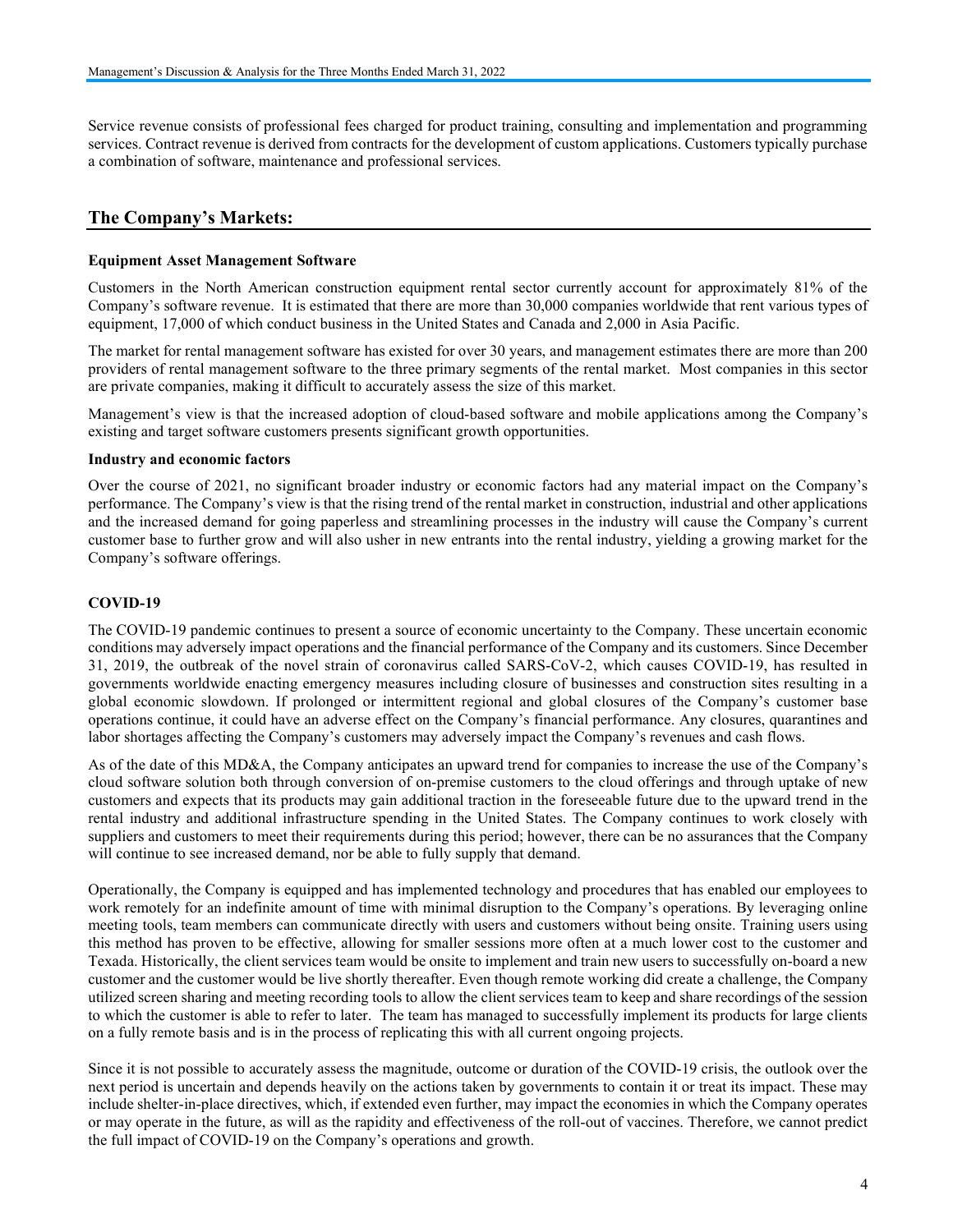# 2021 and 2020 Business Developments:

# Company Results

# Results from Continuing Operations:

# Consolidated Financial Highlights from Continuing Operations

| resources to further expand the software customer base and to serve existing customers with new products and services. |                 |                           | The Company's objectives during the first quarter of 2022 included the ongoing migration of its existing customers from<br>customized software products to its current standard cloud-based version, converting on-premise software clients to Texada's<br>SaaS cloud-based offering, as well as developing and marketing specific software products, mobile applications and support<br>capabilities. With the release of Texada Pay, a fully integrated payment processing workflow, the Company directed marketing<br>and sales resources to inform existing and new customers about this offering and services resources to implement Texada Pay<br>across all of its customer segments. The Company also invested in additional software development, marketing and sales |  |
|------------------------------------------------------------------------------------------------------------------------|-----------------|---------------------------|--------------------------------------------------------------------------------------------------------------------------------------------------------------------------------------------------------------------------------------------------------------------------------------------------------------------------------------------------------------------------------------------------------------------------------------------------------------------------------------------------------------------------------------------------------------------------------------------------------------------------------------------------------------------------------------------------------------------------------------------------------------------------------|--|
| Gateway, Texada Pay, Texada Analytics and E-signature applications to provide seamless solutions to its customers.     |                 |                           | The Company continues to focus on investing in developing and marketing new proprietary software, such as FleetLogic,                                                                                                                                                                                                                                                                                                                                                                                                                                                                                                                                                                                                                                                          |  |
| <b>Results from Continuing Operations:</b>                                                                             |                 |                           |                                                                                                                                                                                                                                                                                                                                                                                                                                                                                                                                                                                                                                                                                                                                                                                |  |
| <b>Consolidated Financial Highlights from Continuing Operations</b>                                                    |                 |                           |                                                                                                                                                                                                                                                                                                                                                                                                                                                                                                                                                                                                                                                                                                                                                                                |  |
| Table 1:                                                                                                               |                 |                           |                                                                                                                                                                                                                                                                                                                                                                                                                                                                                                                                                                                                                                                                                                                                                                                |  |
|                                                                                                                        |                 | <b>Three Months Ended</b> |                                                                                                                                                                                                                                                                                                                                                                                                                                                                                                                                                                                                                                                                                                                                                                                |  |
| <b>Consolidated Financial Highlights</b>                                                                               |                 |                           |                                                                                                                                                                                                                                                                                                                                                                                                                                                                                                                                                                                                                                                                                                                                                                                |  |
| (000's except EPS)                                                                                                     |                 |                           |                                                                                                                                                                                                                                                                                                                                                                                                                                                                                                                                                                                                                                                                                                                                                                                |  |
|                                                                                                                        | March 31, 2022  | March 31, 2021            |                                                                                                                                                                                                                                                                                                                                                                                                                                                                                                                                                                                                                                                                                                                                                                                |  |
| Revenue                                                                                                                | \$<br>1,776     | \$<br>1,581               |                                                                                                                                                                                                                                                                                                                                                                                                                                                                                                                                                                                                                                                                                                                                                                                |  |
| Cost of revenue                                                                                                        | (129)           | (88)                      |                                                                                                                                                                                                                                                                                                                                                                                                                                                                                                                                                                                                                                                                                                                                                                                |  |
| Expenses, interest, and taxes                                                                                          | (1,657)         | (1, 512)                  |                                                                                                                                                                                                                                                                                                                                                                                                                                                                                                                                                                                                                                                                                                                                                                                |  |
| Net loss                                                                                                               | \$<br>$(10)$ \$ | (19)                      |                                                                                                                                                                                                                                                                                                                                                                                                                                                                                                                                                                                                                                                                                                                                                                                |  |
| Adjusted EBITDA*                                                                                                       | 102             | 44                        |                                                                                                                                                                                                                                                                                                                                                                                                                                                                                                                                                                                                                                                                                                                                                                                |  |
| Loss per share - basic and diluted                                                                                     | (\$0.00)        | (\$0.00)                  |                                                                                                                                                                                                                                                                                                                                                                                                                                                                                                                                                                                                                                                                                                                                                                                |  |
|                                                                                                                        |                 |                           |                                                                                                                                                                                                                                                                                                                                                                                                                                                                                                                                                                                                                                                                                                                                                                                |  |
|                                                                                                                        | As at           | As at                     |                                                                                                                                                                                                                                                                                                                                                                                                                                                                                                                                                                                                                                                                                                                                                                                |  |
| <b>Total Assets</b>                                                                                                    | December, 2021  | <b>December 31, 2021</b>  |                                                                                                                                                                                                                                                                                                                                                                                                                                                                                                                                                                                                                                                                                                                                                                                |  |
| <b>Total Current Liabilities</b>                                                                                       | 6,225<br>1,076  | 6,326<br>960              |                                                                                                                                                                                                                                                                                                                                                                                                                                                                                                                                                                                                                                                                                                                                                                                |  |
| <b>Total Non-Current Liabilities</b>                                                                                   |                 | 230                       |                                                                                                                                                                                                                                                                                                                                                                                                                                                                                                                                                                                                                                                                                                                                                                                |  |
| <b>Total Shareholders Equity</b>                                                                                       | 5,149           | 5,136                     |                                                                                                                                                                                                                                                                                                                                                                                                                                                                                                                                                                                                                                                                                                                                                                                |  |
| * Adjusted EBITDA is a non-IFRS measure and is discussed in the "Introduction - Non-IFRS Measure" section of the MD&A. |                 |                           |                                                                                                                                                                                                                                                                                                                                                                                                                                                                                                                                                                                                                                                                                                                                                                                |  |
|                                                                                                                        |                 |                           |                                                                                                                                                                                                                                                                                                                                                                                                                                                                                                                                                                                                                                                                                                                                                                                |  |
|                                                                                                                        |                 |                           |                                                                                                                                                                                                                                                                                                                                                                                                                                                                                                                                                                                                                                                                                                                                                                                |  |
|                                                                                                                        |                 |                           |                                                                                                                                                                                                                                                                                                                                                                                                                                                                                                                                                                                                                                                                                                                                                                                |  |
|                                                                                                                        |                 |                           |                                                                                                                                                                                                                                                                                                                                                                                                                                                                                                                                                                                                                                                                                                                                                                                |  |
|                                                                                                                        |                 |                           |                                                                                                                                                                                                                                                                                                                                                                                                                                                                                                                                                                                                                                                                                                                                                                                |  |

|                               | As at                    | As at                    |
|-------------------------------|--------------------------|--------------------------|
|                               | December, 2021           | <b>December 31, 2021</b> |
| <b>Total Assets</b>           | 6,225                    | 6,326                    |
| Total Current Liabilities     | 1,076                    | 960                      |
| Total Non-Current Liabilities | $\overline{\phantom{0}}$ | 230                      |
| Total Shareholders Equity     | 5.149                    | 5.136                    |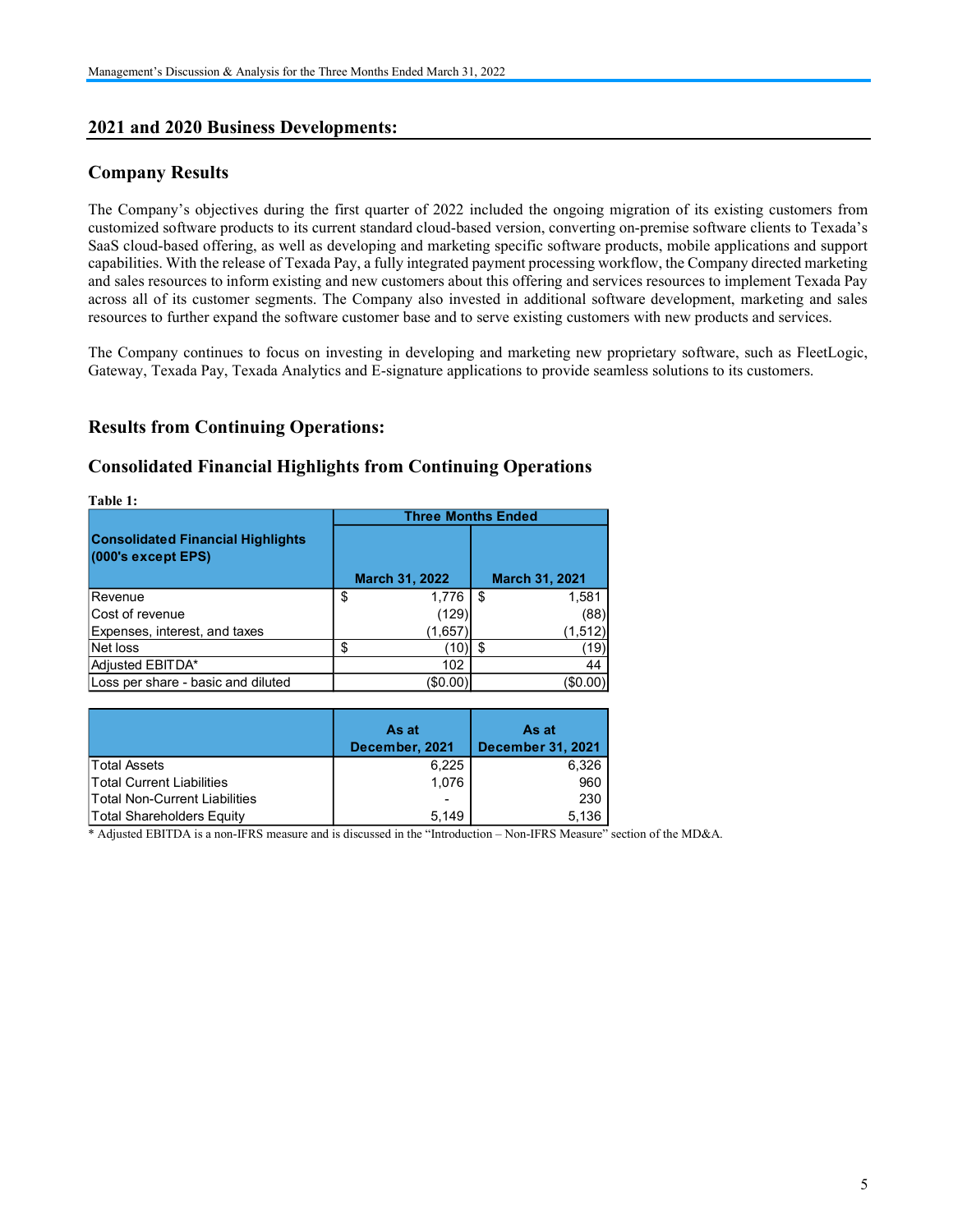| Management's Discussion & Analysis for the Three Months Ended March 31, 2022                                           |                       |            |                                      |             |                                    |                |                |                       |
|------------------------------------------------------------------------------------------------------------------------|-----------------------|------------|--------------------------------------|-------------|------------------------------------|----------------|----------------|-----------------------|
|                                                                                                                        |                       |            |                                      |             |                                    |                |                |                       |
|                                                                                                                        |                       |            |                                      |             |                                    |                |                |                       |
| Table 2:                                                                                                               |                       |            |                                      |             |                                    |                |                |                       |
| <b>Comparative Financial Results</b>                                                                                   |                       |            | <b>Three Months Ended</b>            |             |                                    |                |                |                       |
| (000's) - Consolidated Company                                                                                         | March 31, 2022        |            | March 31, 2021                       |             | Percentage                         |                |                |                       |
|                                                                                                                        |                       |            |                                      |             | Change                             |                |                |                       |
| Revenue                                                                                                                | \$                    |            |                                      | 1,581       |                                    | 12%            |                |                       |
| Cost of revenue                                                                                                        |                       | 129        |                                      | 88          |                                    | (47%)          |                |                       |
| <b>Expenses</b>                                                                                                        |                       |            |                                      |             |                                    |                |                |                       |
| Support, maintenance and delivery                                                                                      |                       | 269<br>493 |                                      | 301<br>415  |                                    | 11%            |                |                       |
| Research and development<br>Sales and marketing                                                                        |                       | 184        |                                      | 149         |                                    | (19%)<br>(23%) |                |                       |
| General and administration                                                                                             |                       | 606        |                                      | 613         |                                    | 1%             |                |                       |
|                                                                                                                        |                       |            |                                      |             |                                    |                |                |                       |
| Interest expense                                                                                                       | -1                    |            | 1                                    |             | 0%<br>215%                         |                |                |                       |
| Foreign exchange loss<br><b>Net loss</b>                                                                               | 104<br>(10)           |            | 33<br>(19)                           |             | 47%                                |                |                |                       |
| Add:                                                                                                                   |                       |            |                                      |             |                                    |                |                |                       |
| Depreciation / Amortization                                                                                            |                       | 7          |                                      | 29          |                                    | 76%            |                |                       |
| Interest expense                                                                                                       |                       | -1         |                                      | $\mathbf 1$ |                                    | 0%             |                |                       |
| Foreign exchange loss                                                                                                  |                       | 104        |                                      | 33          |                                    | (215%)         |                |                       |
| Adjusted EBITDA*                                                                                                       |                       | \$102      |                                      | \$44        |                                    | (132%)         |                |                       |
| * Adjusted EBITDA is a non-IFRS measure and is discussed in the "Introduction - Non-IFRS Measure" section of the MD&A. |                       |            |                                      |             |                                    |                |                |                       |
|                                                                                                                        |                       |            |                                      |             |                                    |                |                |                       |
| Table 3:                                                                                                               |                       |            | 2021                                 |             |                                    |                | 2020           |                       |
| <b>Quarterly Results (000's)</b>                                                                                       | 2022<br>Q1            | Q4         | Q3                                   | Q2          | Q1                                 |                | Q4             | Q3                    |
| Revenue                                                                                                                | $1,776$ \$<br>\$      | $1,817$ \$ | $1,666$ \$                           |             | $1,677$ \\$<br>$1,581$ \$          |                | $1,504$ \$     | 1,457                 |
| Cost of revenue                                                                                                        | 129                   | 107        | $\frac{174}{ }$                      | 150         | 88                                 |                | 81             | 63                    |
| Net (loss) income                                                                                                      | (10)                  | 82         | 178                                  |             | 27<br>(19)                         |                | (354)          | 315                   |
| Add Back:<br>Depreciation/Amortization expense                                                                         | $\overline{7}$        | 18         | 24                                   |             | 25<br>29                           |                | 40             | 38                    |
|                                                                                                                        | $\sim$                |            | $\mathbf{1}$<br>$\sim$               |             | $\sim$<br>$\sim$                   |                | $\overline{1}$ | $\sim$                |
|                                                                                                                        |                       |            |                                      |             |                                    |                |                | $\mathbf 0$           |
|                                                                                                                        | $\sim$                | $\sim$     | $\sim$                               |             | $\sim$<br>$\sim$                   |                | 216            |                       |
| Income tax expense<br>Share based payments<br>Interest expense<br>Foreign exchange loss (gain)                         | $\overline{1}$<br>104 | (18)       | $\mathbf{1}$<br>$\mathbf{1}$<br>(82) |             | $\mathbf{1}$<br>$\sim$<br>57<br>33 |                | 16<br>63       | $6\phantom{.0}$<br>83 |

#### Table 3:

| Support, maintenance and delivery                                                                                                          |                           | 269                |                    | 301                     |                           | 11%                  |                   |  |
|--------------------------------------------------------------------------------------------------------------------------------------------|---------------------------|--------------------|--------------------|-------------------------|---------------------------|----------------------|-------------------|--|
| Research and development                                                                                                                   |                           | 493                |                    | 415                     | (19%)                     |                      |                   |  |
| Sales and marketing                                                                                                                        |                           | 184                |                    | 149                     |                           | (23%)                |                   |  |
| General and administration                                                                                                                 |                           | 606                |                    | 613                     | 1%                        |                      |                   |  |
| Interest expense                                                                                                                           |                           |                    |                    |                         | 0%                        |                      |                   |  |
| Foreign exchange loss                                                                                                                      |                           | 104                |                    | 33                      | 215%                      |                      |                   |  |
| <b>Net loss</b>                                                                                                                            |                           | (10)               |                    | (19)                    | 47%                       |                      |                   |  |
| Add:                                                                                                                                       |                           |                    |                    |                         |                           |                      |                   |  |
| Depreciation / Amortization                                                                                                                |                           |                    |                    | 29                      |                           | 76%                  |                   |  |
| Interest expense                                                                                                                           |                           |                    |                    |                         | 0%                        |                      |                   |  |
|                                                                                                                                            | 104                       |                    |                    |                         | (215%)                    |                      |                   |  |
| Foreign exchange loss                                                                                                                      |                           |                    |                    | 33                      |                           |                      |                   |  |
| Adjusted EBITDA*<br>* Adjusted EBITDA is a non-IFRS measure and is discussed in the "Introduction - Non-IFRS Measure" section of the MD&A. |                           | \$102              |                    | \$44                    |                           | (132%)               |                   |  |
| Table 3:                                                                                                                                   | 2022                      |                    | 2021               |                         |                           |                      | 2020              |  |
| <b>Quarterly Results (000's)</b>                                                                                                           | Q1                        | Q4                 | Q3                 | Q2                      | Q1                        | Q4                   | Q3                |  |
| Revenue                                                                                                                                    | $1,776$ \$<br>\$          | $1,817$ \$         | 1,666<br>\$        | $1,677$ \$              | 1,581                     | $1,504$ \$<br>l \$   | 1,457             |  |
| Cost of revenue                                                                                                                            | 129                       | 107                | 174                | 150                     | 88                        | 81                   | 63                |  |
| Net (loss) income                                                                                                                          | (10)                      | 82                 | 178                | 27                      | (19)                      | (354)                | 315               |  |
| Add Back:                                                                                                                                  |                           |                    |                    |                         |                           |                      |                   |  |
| Depreciation/Amortization expense                                                                                                          | $\overline{7}$            | 18                 | 24                 | 25                      | 29                        | 40                   | 38                |  |
| Income tax expense                                                                                                                         |                           | $\mathbf 1$        |                    |                         |                           | -1<br>216            |                   |  |
| Share based payments<br>Interest expense                                                                                                   | $\overline{\phantom{a}}$  |                    |                    |                         |                           | 16                   | $\Omega$<br>6     |  |
|                                                                                                                                            |                           |                    | (82)               | 57                      | 33                        | 63                   | 83                |  |
|                                                                                                                                            |                           |                    |                    |                         |                           |                      |                   |  |
|                                                                                                                                            | 104                       | (18)               |                    |                         |                           |                      |                   |  |
| Foreign exchange loss (gain)<br>Adjusted EBITDA                                                                                            | 102                       | 84                 | 121<br>\$          | 109<br>- \$             | 44                        | (18)                 | 442<br>0.01<br>\$ |  |
| (Loss) Income per share - basic and diluted                                                                                                | $(0.00)$ \$<br>27,267,479 | 0.00<br>27,267,479 | 0.01<br>27,267,479 | $0.00$ \$<br>27,267,479 | $(0.00)$ \$<br>27,267,479 | (0.01)<br>27,267,479 | 27,267,479        |  |
| Weighted Avg. Shares Outstanding - Basic<br>Weighted Avg. Shares Outstanding - Diluted**                                                   | 27,646,386                | 27,490,154         | 27,569,397         | 27,413,114              | 27,267,479                | 27,267,479           | 27,267,479        |  |

The Company recorded revenues of \$1.8 million and \$1.6 million for the three months ended March 31, 2022 and 2021, respectively, resulting in a quarter over quarter increase of \$0.2 million or 13%.

The Company recorded cost of revenue of \$0.13 million and \$0.09 million for the three months ended March 31, 2022 and 2021, respectively, resulting in a quarter over quarter increase of \$0.04 million or 47%. The increase in cost of revenue resulted from the costs associated with a license support and maintenance agreement signed during the second quarter of 2021, with a software development tool provider, which has a term of three years.

The Company recorded expenses of \$1.66 million and \$1.51 million for the three months ended March 31, 2022 and 2021, respectively, resulting in a quarter over quarter increase of 10% or \$0.15 million. The increase in expenses is consistent with increased spending on resources and investment in product development and sales and marketing. The Company also recorded a foreign exchange loss of \$0.10 million during the three months ended March 31, 2022, compared to a loss of \$0.03 million during the months ended March 31, 2021.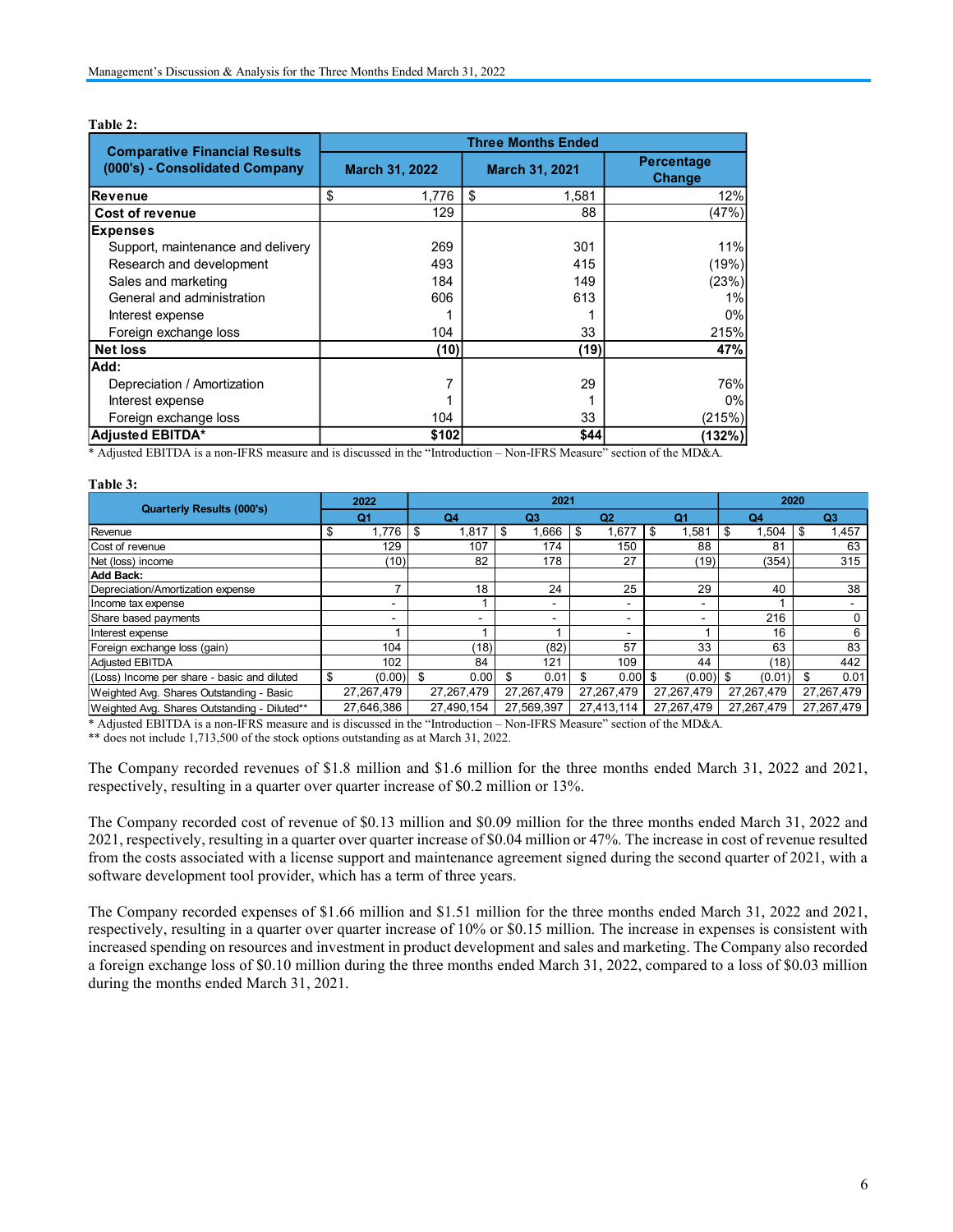The Company recorded a net loss of \$0.01 million and \$0.02 million for the three months ended March 31, 2022 and 2021, respectively, resulting in a quarter over quarter decrease in net loss of \$0.01 million or 47%. The decrease in loss is evidenced by the increase in revenue by \$0.2 million while operating expenses only increased by \$0.12 million. Even though the Company generated income from its operations of \$0.09 million for the quarter ended March 31, 2022 compared to operating income of \$0.01 million, the quarter over quarter increase in foreign exchange loss resulted in a net loss for the quarter ended March 31, 2022

The Company recorded adjusted EBITDA of \$0.10 million and \$0.04 million for the three months ended March 31, 2022 and 2021 respectively. The improvement in EBITDA was primarily a result of the Company's increase in revenue for the three months ended March 31, 2022.

The Company saw a slight decrease of \$0.10 million in total assets as of March 31, 2022 compared to December 31, 2021. The decrease is in line with the reduction in cash balance as well as depreciation and amortization. The increase in total shareholders' equity of \$0.18 million since December 31, 2021 is in line with the net loss of (\$0.01) million and cumulative translation adjustment of \$0.02 million on the Company's foreign entities balances.

# Liquidity:

Liquidity risk is the risk the Company will not be able to meet its obligations as they become due. The Company manages its liquidity risk through cash and debt management. See "Liquidity Risk" below.

The Company manages liquidity by assessing future cash flow requirements. Cash flow estimates are based upon rolling forecasts that consider cash restrictions and anticipated operating results. Until the second quarter of 2020, the Company did not have any debt or other loans since 2017. During the second quarter for 2020, the Company received a loan from the U.S. federal government in the form of a Note under the Paycheck Protection Program ("PPP"). The PPP is administered by the U.S. Small Business Administration and was established to provide relief to small businesses in response to the COVID-19 pandemic. Pursuant to the PPP, the Company received a forgivable loan of \$0.2 million and had fully utilized the loan during the year ended December 31, 2020. The Company has applied for forgiveness and is awaiting a response from the U.S Small Business Administration on its application.

During the third quarter of 2020, the Company received another loan in the form of a Note under the Queensland Rural and Industry Development Authority (QRIDA) COVID-19 Job Support Loans ("Program") in the amount of \$0.2 million. The Program was established to assist small businesses meet their working capital expenses. The Note was repaid in full on January 25, 2022.

The Company is in a cash positive position. Cash, which is surplus to working capital requirements, is typically held as deposits in both US and Canadian funds with large financial institutions.

# Cash Flow:

As of March 31, 2022, the Company had cash of \$5.4 million and working capital of \$5.1 million compared to cash of \$5.5 million and working capital of \$5.3 million as at December 31, 2021 and cash of \$5.2 million and working capital of \$5.0 million as at March 31, 2021. The Company has maintained its cash balances as it moves towards growth.

During the first quarter of 2022, the Company did not make any long-term commitments. The Company continues to invest in research and development of its existing and new products and services, sales and marketing and other strategic growth initiatives.

The Company is focused on evaluating all options to maintain and grow the Company's financial capacity and flexibly navigate the current environment in order that it may emerge stronger following the pandemic-related economic downturn.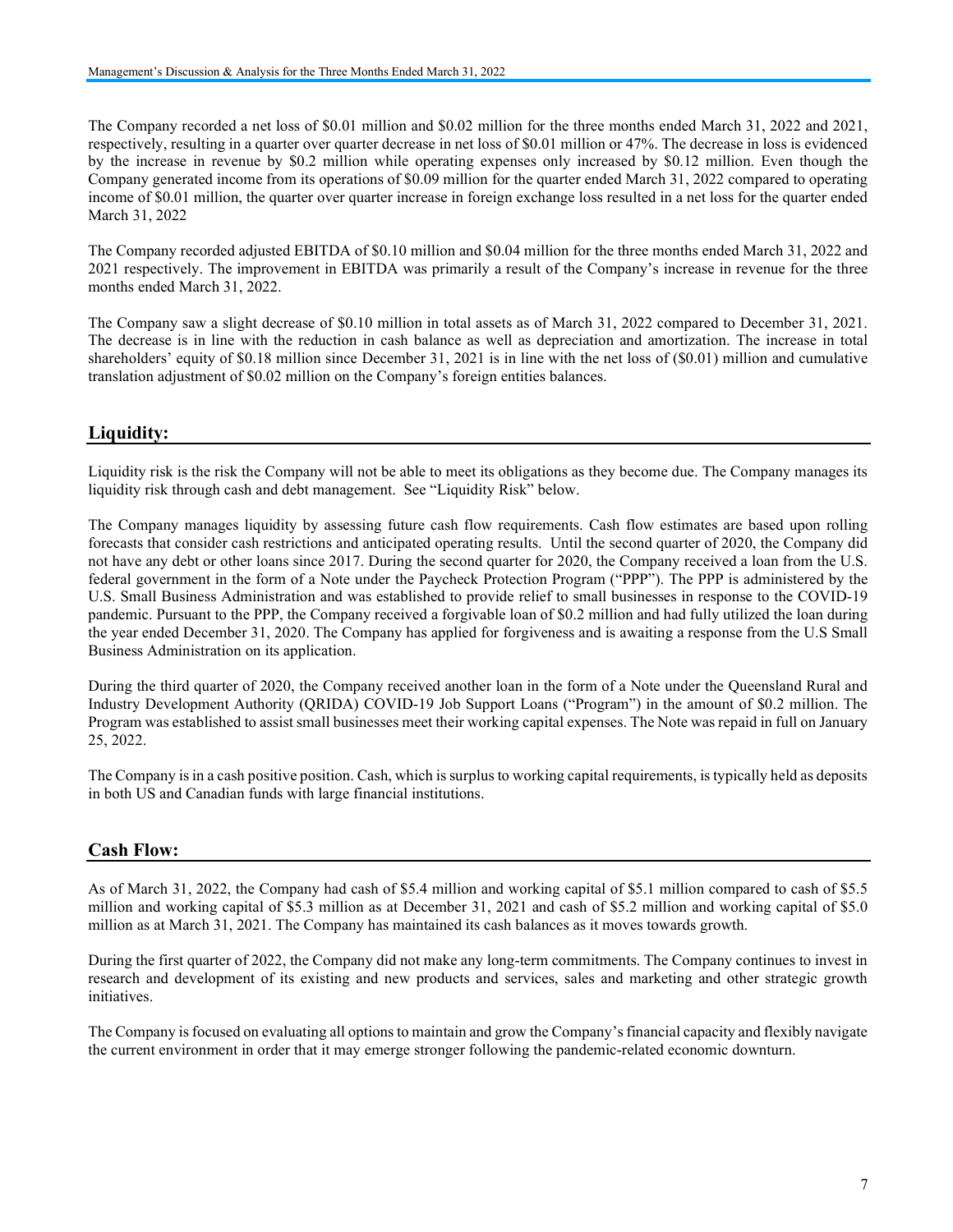# Off-Balance Sheet Arrangements:

During the three months ended March 31, 2022, the Company did not participate in any off-balance sheet arrangements.

#### Transactions Between Related Parties:

The Company's related parties are its Board of Directors and key management personnel, including the Company's Chairman and Chief Executive Officer, Nabil Kassam, as well as any companies controlled by key management personnel or directors.

Transactions conducted with related parties took place in the normal course of operations and are measured at the amount of consideration established and agreed to by the related parties. These transactions comprise of employment compensation, benefits and share-based compensation awards.

Balances and transactions between the Company and its subsidiaries, which are related parties, have been eliminated on consolidation and are not disclosed in this note.

### Changes in Accounting Policies:

The significant accounting policies used in preparing the interim condensed consolidated financial statements for the three months ended March 31, 2022 are unchanged from those disclosed in the Company's 2021 annual consolidated financial statements.

# Financial Instruments:

The Company is exposed to certain risks related to its financial instruments during its normal course of business including, but not limited to liquidity risk, foreign currency risk, interest rate risk, and credit risk. The Company's financial instruments are detailed below. The Company manages these financial instruments to support the Company's strategy for growth and ongoing operations.

Management has determined the carrying amount of its short-term financial assets, including cash and cash equivalents and accounts receivable, approximates fair value at the reporting date. The amortized cost related to these items as of March 31, 2022 was \$6.0 million (March 31, 2021 - \$5.8 million).

Management has determined that the carrying amount of its short-term financial liabilities, including accounts payable and accrued liabilities and other current liabilities approximate fair value at the reporting date due to the short-term maturity of these obligations. The amortized cost related to these items as of March 31, 2022 was \$1.1 million (March 31, 2021 - \$0.9 million).

During the third quarter of 2020, the Company received loan proceeds of \$0.2 million under the QRIDA Program ("Note"). The carrying amount of the Note approximate fair value as at December 31, 2021. The Note was repaid in full without any penalty on January 25, 2022.

# Capital Resources:

During the quarter ended March 31, 2022 the Company made no commitment for capital expenditures. Management does not expect fluctuations in the Company's capital resources. There are no sources of financing that the Company has arranged but not yet used.

#### Risks and Uncertainties:

The Company's management team is responsible for the evaluation and management of risk factors affecting the Company. The following is management's assessment of the significant risks that would have the greatest impact on the Company over the ensuing 12 to 18 months given currently available information. This analysis contains forward looking statements that may differ materially from actual results.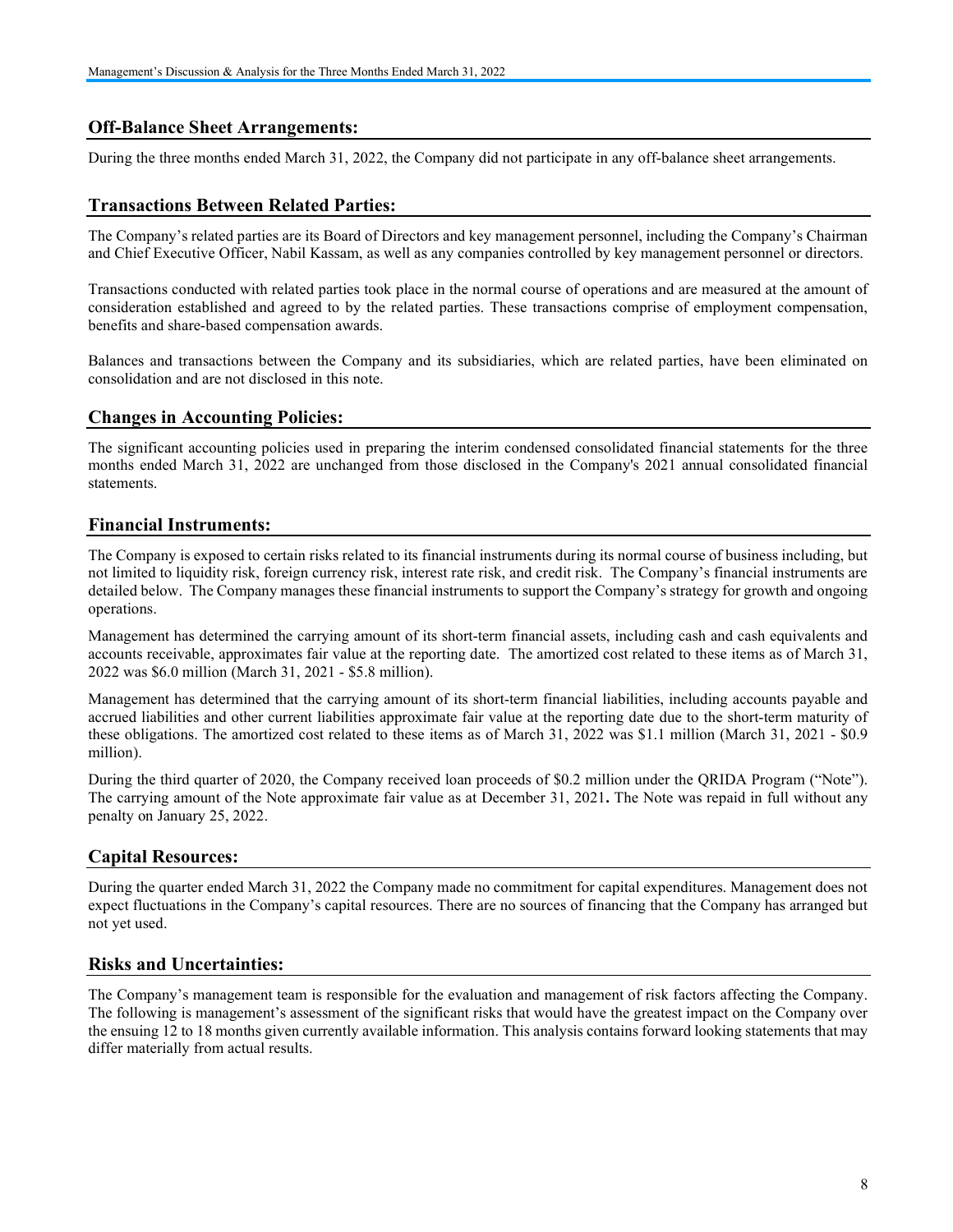#### COVID-19:

The Company has included a discussion of risk as a result of COVID-19 in this MD&A for the three months ended March 31, 2022 and 2021. Please see "COVID-19" above.

#### Liquidity Risk:

The Company is subject to a number of risks and uncertainties associated with the achievement of sustainable profitability and with the financing requirements of its operations.

The Company has been in a strong cash position since 2017. The Company secured loans, grants and subsidies during 2020 to assist in meeting its working capital requirements. As a result, liquidity risk to the Company has been dramatically reduced, which is evidenced by the March 31, 2022 cash balance of \$5.4 million. During the first quarter of 2022, the Company generated cash from its operations.

In the event the Transaction (as defined below under "Subsequent Events") is not completed, the Company has sufficient cash flow remaining such that it may not be required to seek working capital financing in the near future. Due to the Company's expense restructuring initiatives during over the past two years, the Company does not anticipate any additional financing needs in the near future in order to fund its operations. If the Transaction is completed, the Company's cash requirements will change, in the near and long term. At this time it is not possible to predict how such requirements will change. Further information can be found under "Subsequent Events", below.

#### Working capital requirements:

The Company has sufficient financial resources to meet its current working capital requirements, current and planned personnel, infrastructure, systems, procedure and controls and new investments for the growth planned for at least two years, without having to procure additional financing. If the Company fails to manage its expansion effectively, its business, operations and prospects may be materially and adversely affected.

The Company's business is characterized by high working capital requirements and the need to make investments in existing and new products along with the procurement of employee resources to meet the requirements of its customers. Similar to the Company's competitors in its industry, it incurs significant development costs and personnel costs as part of its investment in its products. Such expenses are historically incurred before revenues are generated.

The Company is exposed to adverse changes in its customers' payment practices. If its customers implement practices which extend the payment terms of the Company's invoices, its working capital levels could be adversely affected and may require us to look at working capital financing options within two years.

#### Revenue and Collection Risk:

The Company has a large number of customers with relatively small account balances, which expose the Company to aggregate billing and collection risk. These risks can include missed billings, unwarranted credits, additional time to collect payments and greater risk of customer default. Continual process improvements are made to ensure timely collection of the Company's trade receivables. These efforts include the positioning of resources to improve the efficiency of invoicing, collections and customer credit extension.

#### Technology and Software Development:

The process of developing technology from concept stage, through to design and final production involves time to complete, which then goes through testing, redesign and adoption by customers. Unexpected testing results or performance irregularities are normal in a development process and can result in new features and product offerings being delayed beyond projected timeframes or slow down adoption from customers. The risk of not developing and introducing reliable products, on a timely basis, presents a financial risk to the Company's business.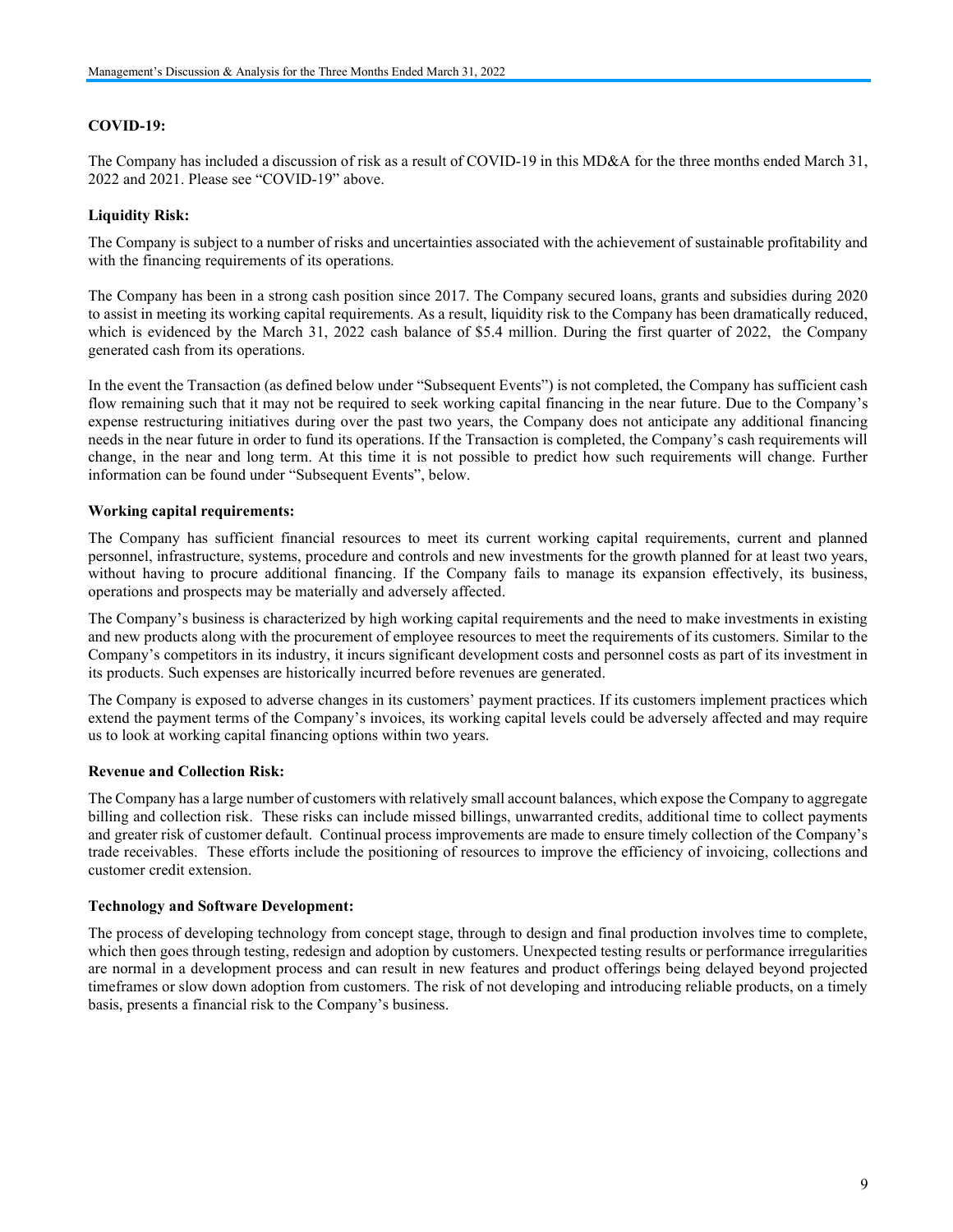#### Reliance on Key Personnel:

The success of the Company depends on the abilities, experience, efforts and knowledge of respective senior management and other key employees, including its ability to retain and attract effective management and employees. The loss of services from key personnel could have a material adverse effect on the Company's business, financial condition, results of operations or future prospects, particularly since it does not enter into non-compete arrangements with senior management and other key employees in certain circumstances. In addition, the growth plans mentioned in this MD&A may require hiring of additional employees, increase the demands on management, and produce risks in both productivity and retention levels. The Company may not be able to attract and retain additional qualified management and employees as needed in the future. There can be no assurance that the Company will be able to effectively manage its growth, and any failure to do so could have a material adverse effect on its business, financial condition, results of operations and future prospects.

#### Foreign Currency and Exchange Risk:

Fluctuations in the exchange rates between the Canadian dollar and foreign currencies could affect the Company's operating and financial results. The Company is exposed to foreign currency risk. To date, the Company has funded its growth by issuing equity in Canadian funds and through the sale of its California rental business in US dollars. The Company's management monitors exchange rate fluctuations and presently does not use any derivative instruments to manage foreign currency exposure. As the Company continues to grow its US operations, exposure to foreign currency risk may increase with the likelihood of the Company employing exchange rate derivative instruments.

# Outstanding Share Data:

The Company has authorized share capital of an unlimited number of common shares as well as 100,000,000 preferred shares without par value, issuable in one or more series. As of the date of this MD&A, the Company had 27,267,479 common shares issued and outstanding and no preferred shares outstanding.

Pursuant to its stock option plan (the "Plan") established May 15, 2002, as amended June 10, 2014, the Company reserved for issuance 3,283,095 of its common shares under the Plan. On July 15, 2020, the Board of Directors approved the increase in the maximum number of options available under the Stock Option Plan to a total of 5,453,495, representing 20% of the thencurrent issued and outstanding common shares. The shareholders of the Company ratified the amendment to the stock option plan to increase the total options available for grant on August 20, 2020. No new stock options were granted during the three months ended March 31, 2022. As of March 31, 2022, the Company had a total of 2,495,500 stock options outstanding. At the Meeting (as such term is defined under "Subsequent Events", below), the Company will seek approval for certain amendments to the Stock Option Plan. These amendments include the additions of a "cashless" and a "net" exercise option, as well as certain housekeeping amendments required under applicable stock exchange rules. Further information can be found in the management information circular available under the Company's profile on www.SEDAR.com.

# Subsequent Events:

The Company's wholly-owned subsidiary, RentOnThe Dot, Inc. ("ROTD") entered into a share purchase agreement (the "SPA") on April 18, 2022 with BP Tex Canada Amalco Corporation ("BP Canada") and the Company's Australian subsidiary, Texada Software Pty Limited (the "Australian Vendor") pursuant to which ROTD will sell all of the shares of Systematic Computer Services Corporation ("Systematic"), which operates the Company's Texada Software business (the "Software Business"), to BP Canada and the Australian Vendor will sell all of its assets to BP Tex Australia Acquisition Corporation Pty Ltd. ("BP Australia") (collectively, the "Transaction"). Each of BP Canada and BP Australia are indirect, wholly-owned subsidiaries of Banneker Partners ("Banneker"), a US-based private equity fund. Following the completion of the Transaction, the Company will invest \$4,200,000 to acquire an interest (the "Rollover Interest") in BP Tex Parent, LP ("BP Tex LP"), a private Delaware limited partnership, the ultimate parent of BP Canada and BP Australia (together, the "Purchaser").

Pursuant to the terms of the SPA, ROTD has agreed to sell all of the issued and outstanding shares of Systematic (the "Purchased Shares") to BP Canada for consideration of \$36,200,000 in cash (the "Purchase Price"), which is subject to adjustment based on, among other things, the amount of working capital determined to be present in Systematic at the time of closing. The amount of \$500,000 of the Purchase Price will be paid into an escrow account as security for the reconciliation of working capital which will commence ninety days following the closing of the Transaction. \$4,200,000 of the Purchase Price will be used by the Company to acquire the Rollover Interest on closing.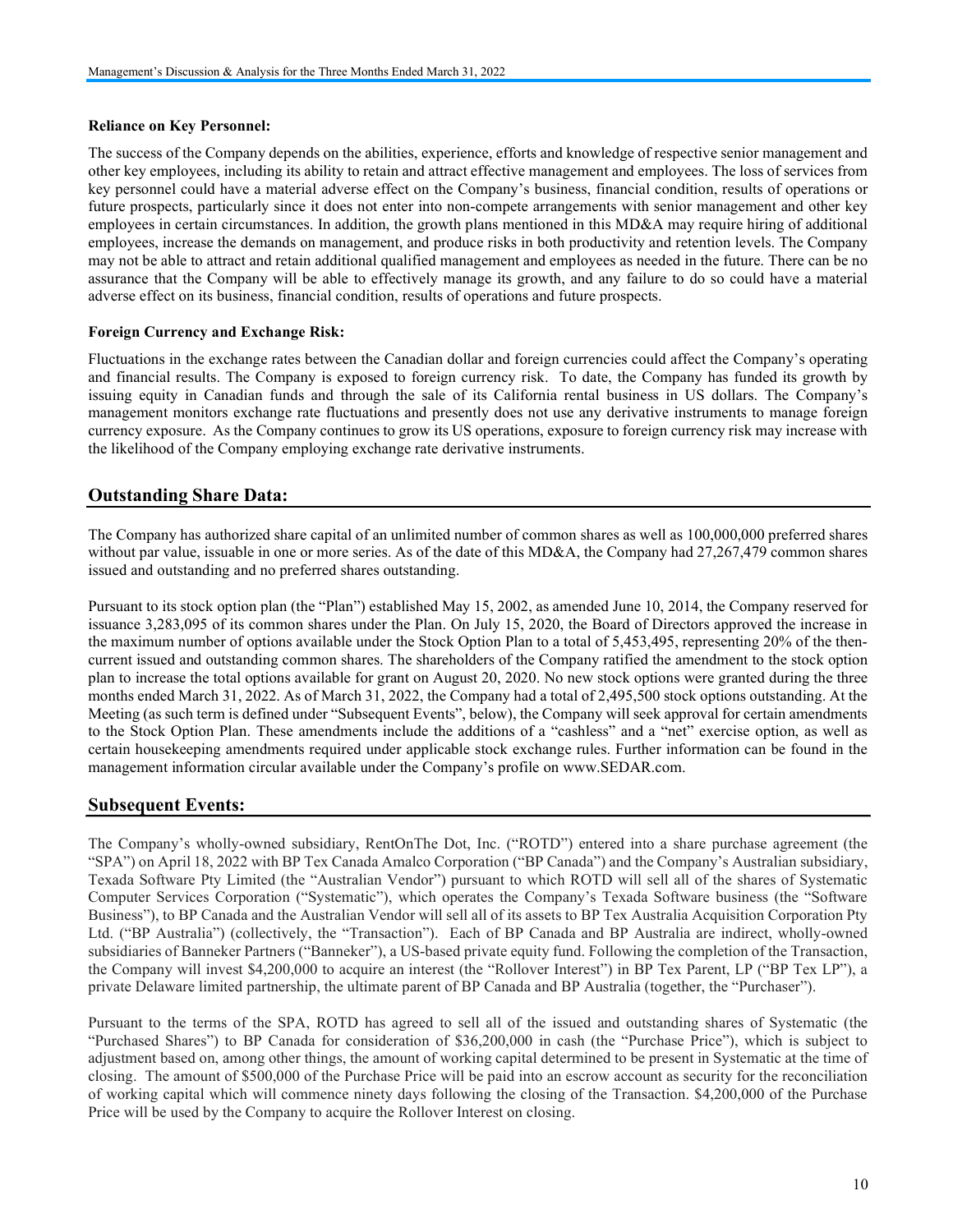Concurrently, BP Australia will acquire all of the operating assets (the "Australian Assets") of the Australian Vendor pursuant to the terms of an asset purchase agreement (the "APA") dated April 18, 2022, for consideration of \$1,000,000.

As of the date hereof, at closing, it is expected that the Company will acquire 7.4% of the outstanding non-diluted Preferred LP Interests of BP Tex LP, following the issuance of securities of BP Tex LP in connection with an acquisition by BP Tex LP. Any other acquisitions that are completed in BP Tex LP either prior to or following closing will result in additional dilution to the Company. BP Tex LP will hold all of the outstanding securities of BP Tex Holdings Corporation, which in turn will hold all of the outstanding securities of BP Tex Operations LLC, which in turn will hold all of the outstanding securities of BP Canada and BP Australia, and as such the Company will continue to have exposure to the Software Business and the Australian Assets. BP Tex LP may pursue additional acquisitions to grow the combined business, which may be financed by debt or equity, and any such financing may dilute the Company's holdings in BP Tex LP. BP Tex LP is also authorized to issue management incentive units which are structured as profit interests for U.S. tax purposes.

On closing, ROTD and the Australian Vendor will sign non-competition agreements in favour of Systematic, BP Canada and BP Australia pursuant to which they will agree not to carry on, be engaged in, have any financial or other interest in or be otherwise commercially involved in any endeavor, activity or business in all or any part of North America, Australia or New Zealand which is substantially the same as or is in competition with the Software Business for a period of five years following closing of the Transaction.

The SPA and APA (collectively, the "Agreements") include certain representations and warranties of ROTD and the Australian Vendor (together, the "Vendors") in favour of the Purchaser which are expected to be backstopped by a representation and warranty insurance policy without liability to the Vendors, absent fraud. The SPA includes payment of a "break fee" in the amount of \$2,110,000 payable by (i) the Vendor in the event the Vendor is unable to table shareholder approval or TSXV approval for the Transaction and (ii) either party, in the event that the other party terminates the agreement due to a material uncured breach of the first party. Copies of the SPA and APA can be found under the Company's profile on www.SEDAR.com.

The Transaction constitutes a Reviewable Disposition as defined in Policy 5.3 – Acquisitions and Dispositions of Non-Cash Assets ("Policy 5.3") of the TSX Venture Exchange Inc. ("TSXV") and, as such, completion of the Transaction remains subject to shareholder approval and the approval of the TSXV. The Company will seek the approval of shareholders at a meeting of its shareholders which has been duly called and will be held on June 17, 2022 (the "Meeting"). Closing is also subject to certain other conditions which are customary for a transaction of this nature. Noble Iron and Banneker Partners are not "Non-Arm's Length Parties" within the meaning of applicable TSXV polices. The purchase price of the Software Business and the Australian Assets and all ancillary agreements were arrived at through arm's-length negotiations.

To facilitate the Transaction, the Company has agreed to enter into a standard transition services agreement with the Purchaser whereby the Company will assist the Purchaser with any business transition issues for a period of six months post-closing. The terms of such agreement include that the Company will provide, upon request, accounting, training and such other services to the purchaser to facilitate the transition of business of Systematic to the Purchaser.

In connection with the Transaction, the Board of Directors appointed a special committee of independent directors (the "Special Committee"). The Special Committee has determined that the Transaction is in the best interest of the Company and its shareholders and has recommended the approval of the Transaction to the Board of Directors. The Board of Directors has unanimously approved the Agreements and the Transaction and has unanimously determined to recommend that the shareholders of Noble Iron vote in favour of the Transaction at the Meeting. Nabil Kassam, who holds 10,237,903 common shares, or 37.5% of the issued and outstanding shares and Zahra Kassam, who holds 3,653,840 common shares, or 13.4% of the issued and outstanding shares, have signed support agreements in favour of the Purchaser agreeing to support the Transaction.

The Company expects that it will be subject to migration to the NEX Board of the TSXV following completion of the Transaction unless it can demonstrate to the TSXV that it will meet "Continued Listing Requirements" ("CLR") within the meaning of such term under applicable TSXV policies. At this time the Company has not yet acquired or developed any business that will meet CLR and there can be no assurances that it will be able to do so before its listing is migrated from Tier 2 to NEX, or at all.